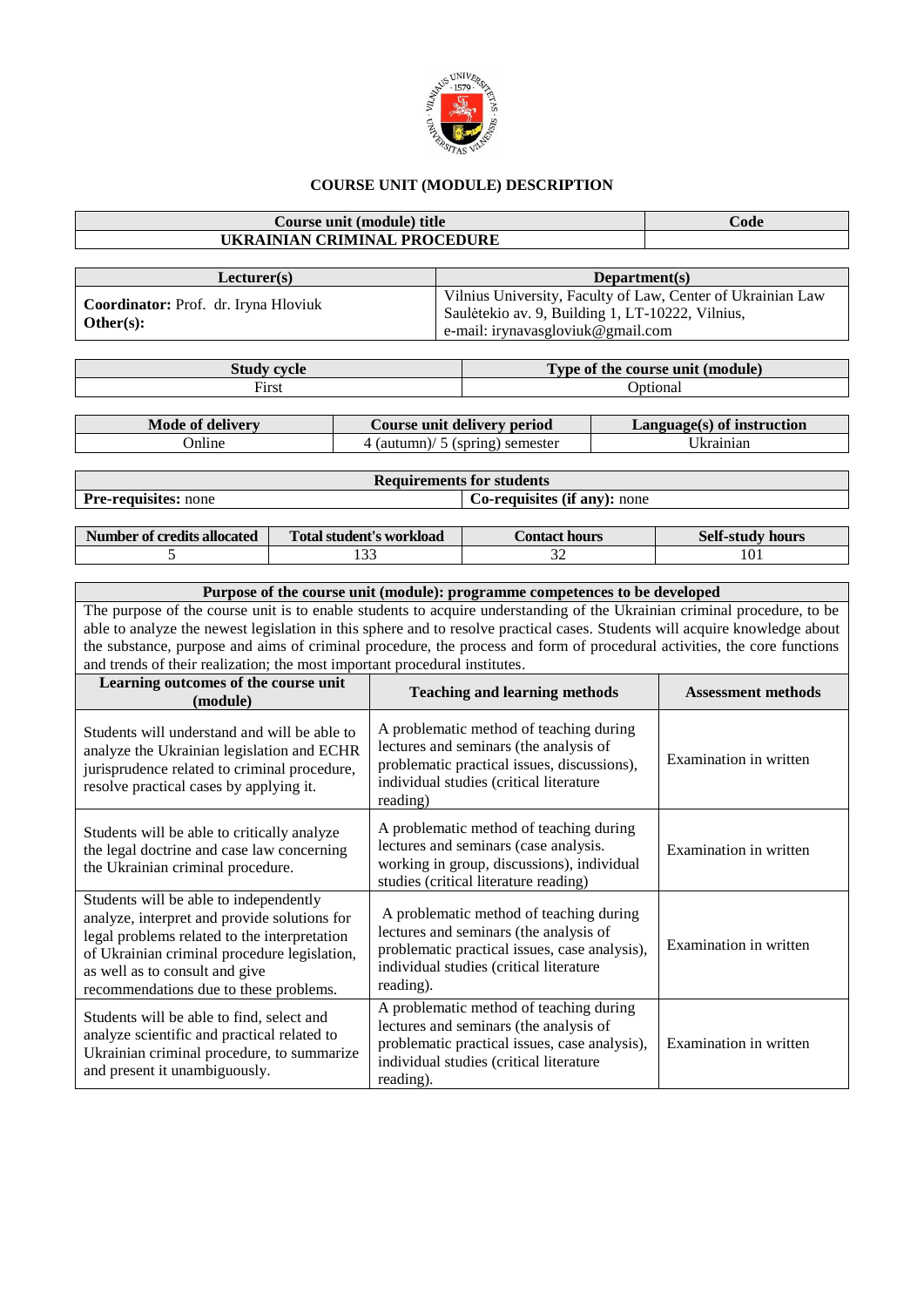| Content: breakdown of the topics |                                                                            | <b>Contact hours</b> |               |                |                    |                      |                             |                         | Self-study: hours and assignments |                                                                                                             |  |
|----------------------------------|----------------------------------------------------------------------------|----------------------|---------------|----------------|--------------------|----------------------|-----------------------------|-------------------------|-----------------------------------|-------------------------------------------------------------------------------------------------------------|--|
|                                  |                                                                            | Lectures             | Consultations | Seminars       | Practical sessions | aboratory activities | Internship/work<br>dacement | <b>Contact hours</b>    | Self-study hours                  | <b>Assignments</b>                                                                                          |  |
| 1.                               | General provisions of criminal<br>procedure and criminal<br>procedural law | $\overline{2}$       |               | $\overline{2}$ |                    |                      |                             | $\overline{\mathbf{4}}$ | 10                                | Reading academic literature and main<br>legal sources. Analysis of relevant<br>cases in the court practice. |  |
| 2.<br>proceedings                | Principles of criminal                                                     | $\overline{2}$       |               |                |                    |                      |                             | $\mathbf{2}$            | 8                                 | Reading academic literature and main<br>legal sources. Analysis of relevant<br>cases in the court practice. |  |
| 3.<br>proceedings                | Participants in criminal                                                   | $\overline{2}$       |               | $\overline{2}$ |                    |                      |                             | $\overline{\mathbf{4}}$ | 10                                | Reading academic literature and main<br>legal sources. Analysis of relevant<br>cases in the court practice. |  |
| 4.                               | Evidence and proving                                                       | $\overline{2}$       |               | $\overline{2}$ |                    |                      |                             | $\overline{\mathbf{4}}$ | 10                                | Reading academic literature and main<br>legal sources. Analysis of relevant<br>cases in the court practice. |  |
| 5 <sub>1</sub><br>proceedings    | Measures to ensure criminal                                                | $\overline{2}$       |               |                |                    |                      |                             | $\overline{2}$          | 8                                 | Reading academic literature and main<br>legal sources. Analysis of relevant<br>cases in the court practice. |  |
| 6.                               | Pre-trial investigation                                                    | $\overline{2}$       |               | $\overline{c}$ |                    |                      |                             | $\overline{\mathbf{4}}$ | 12                                | Reading academic literature and main<br>legal sources. Analysis of relevant<br>cases in the court practice. |  |
| 7.                               | <b>Preparatory Proceedings</b>                                             | $\overline{2}$       |               |                |                    |                      |                             | $\overline{2}$          | 8                                 | Reading academic literature and main<br>legal sources. Analysis of relevant<br>cases in the court practice. |  |
| Trial<br>8.                      |                                                                            | $\overline{2}$       |               | $\overline{2}$ |                    |                      |                             | $\overline{\mathbf{4}}$ | 10                                | Reading academic literature and main<br>legal sources. Analysis of relevant<br>cases in the court practice. |  |
| 9.                               | Criminal proceedings related to<br>reviewing court's decisions             | $\overline{2}$       |               |                |                    |                      |                             | $\boldsymbol{2}$        | 8                                 | Reading academic literature and main<br>legal sources. Analysis of relevant<br>cases in the court practice. |  |
| proceedings                      | 10. Special procedures for criminal                                        | $\overline{2}$       |               |                |                    |                      |                             | $\overline{2}$          | 8                                 | Reading academic literature and main<br>legal sources. Analysis of relevant<br>cases in the court practice. |  |
|                                  | 11. International cooperation in<br>criminal proceedings                   | $\overline{2}$       |               |                |                    |                      |                             | $\boldsymbol{2}$        | 9                                 | Reading academic literature and main<br>legal sources. Analysis of relevant<br>cases in the court practice. |  |
|                                  | Total                                                                      | 22                   |               | 10             |                    |                      |                             |                         | 32 101                            |                                                                                                             |  |

| Assessment                | Weight,    | <b>Assessment</b>                    | <b>Assessment criteria</b>                                                                                                                                                                                                                                                                                                                                                                                                                                                                                                                                                                                                                                                                                                                                                                                                                                                                                                                                   |  |
|---------------------------|------------|--------------------------------------|--------------------------------------------------------------------------------------------------------------------------------------------------------------------------------------------------------------------------------------------------------------------------------------------------------------------------------------------------------------------------------------------------------------------------------------------------------------------------------------------------------------------------------------------------------------------------------------------------------------------------------------------------------------------------------------------------------------------------------------------------------------------------------------------------------------------------------------------------------------------------------------------------------------------------------------------------------------|--|
| strategy                  | percentage | period                               |                                                                                                                                                                                                                                                                                                                                                                                                                                                                                                                                                                                                                                                                                                                                                                                                                                                                                                                                                              |  |
| Examination<br>in written | 100        | During the<br>examination<br>session | The exam will be taken by answering one open-ended question that<br>requires independent analytical work; one closed test question and solving<br>one case, where students are expected to demonstrate the advanced<br>theoretical knowledge of the issues studied during the course.<br>Final exam is evaluated by the 10 points assessment criteria for the final<br>evaluation:<br>10 points (excellent), excellent knowledge and abilities;<br>9 points (very good), strong, good knowledge and abilities;<br>$\bullet$<br>8 points (good), better than average knowledge and abilities;<br>٠<br>7 points (average), average knowledge and abilities, with minor<br>$\bullet$<br>mistakes:<br>6 points (satisfactory), knowledge and abilities are lower than<br>$\bullet$<br>medium, includes some mistakes;<br>5 points (weak), knowledge and abilities satisfies minimal<br>$\bullet$<br>requirements;<br>$4-1$ points – unsatisfactory.<br>$\bullet$ |  |